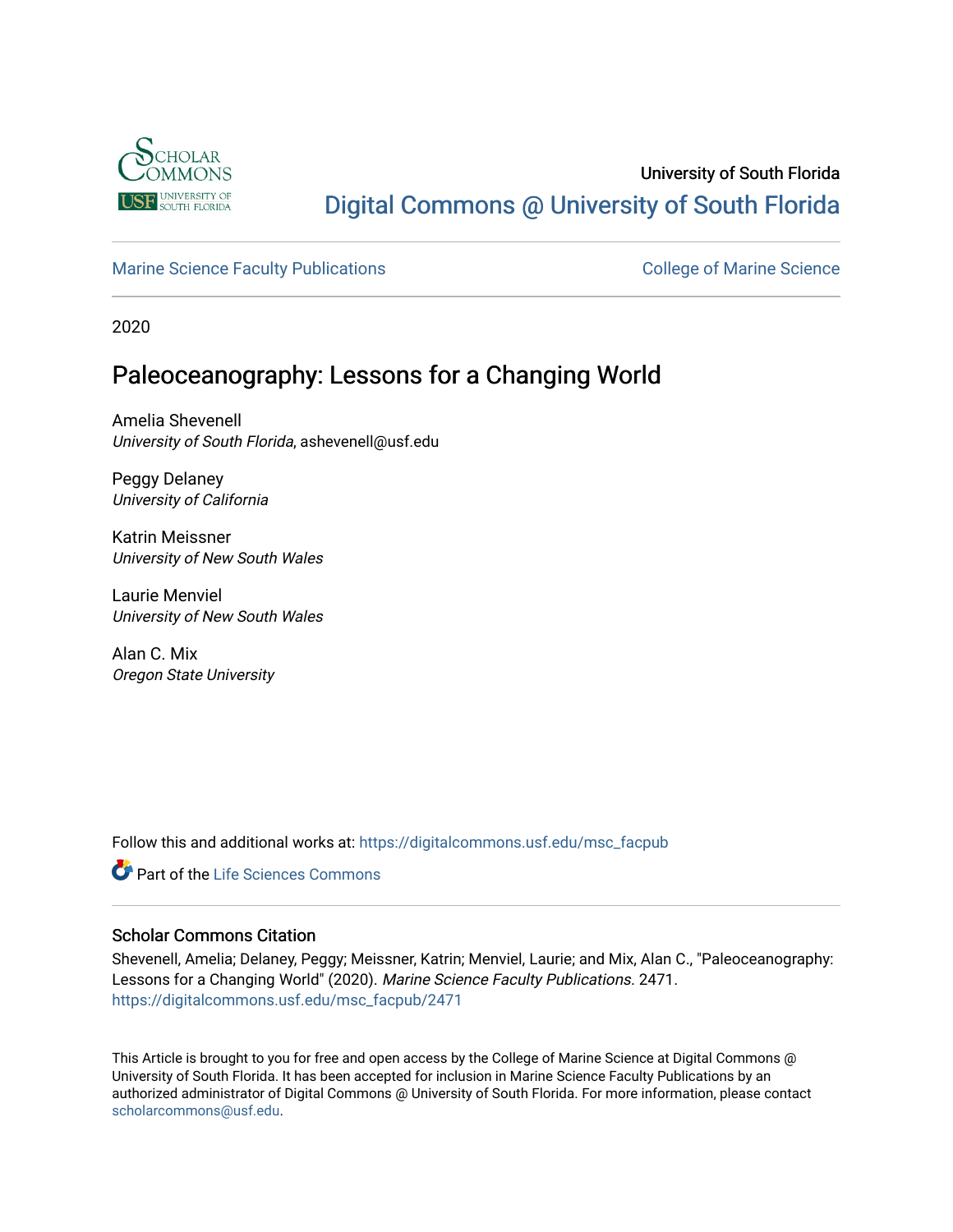# **Paleoceanography LESSONS FOR A CHANGING WORLD**

**By Amelia Shevenell, Peggy Delaney, Katrin Meissner, Laurie Menviel, and Alan C. Mix**

This special issue of *Oceanography* on "Paleoceanography—Lessons for a Changing World" celebrates the field of paleoceanography and paleoclimatology at a time when future climate changes are projected to be larger than within the range of instrumental variation detected to date. The Intergovernmental Panel on Climate Change (IPCC) Assessment Report 6 (AR6), due for release in 2022, is integrating paleoceanography and paleoclimatology studies across all of its chapters, rather than featuring them in one chapter, in order to integrate what we know about the past and what we need to know about processes that will impact our future. The research highlighted in this special issue provides evidence of past large-scale climate changes preserved in marine and terrestrial sediment archives and documents associated impacts on carbon and nutrient cycles. Studying the impacts of such past climate variability at geologic timescales helps us to better understand how projected future increases in air and ocean temperatures will affect the Earth system, including ocean circulation, sea level, marine ecosystem health, and the occurrence and intensity of flooding and droughts, storms, and wildfires.

Much of what we know about the response of the Earth system during warm climate intervals comes from studying ice cores and the chemistry and assemblages of phytoplankton and zooplankton preserved in marine sediments. From these records, we are learning that the long-term sensitivity of the global climate system to greenhouse forcing (known as Earth system sensitivity) is substantially greater than the shortterm sensitivity (Charney sensitivity). A combination of these processes on different timescales is now being included in Earth system models. Although the exact mechanisms involved in this higher sensitivity remain poorly constrained, they likely include the slowresponding components of the Earth system, such as the ocean and the cryosphere—topics highlighted in this special issue of *Oceanography*. These slower processes don't occur in isolation, however, and may influence the way shorterterm climate changes operate.

Every three years, the paleoceanographic community gathers to highlight research advances that reflect the current status of the field and to take a forward look at research opportunities (**Box 1**). Many of the papers and sidebars in this special issue are written by speakers and presenters at the Thirteenth International Conference on Paleoceanography (ICP13), held in Sydney, Australia, in September 2019. The meeting focused on several broad topics that served to organize the special issue, including: (1) tool development, (2) geobiology, (3) carbon-climate feedbacks, (4) ocean circulation and climate system dynamics, and (5) ice-ocean interactions. The papers presented here highlight major advances and document unresolved controversies within the paleoceanographic discipline. They also identify opportunities for new research paths and collaborations and point out important insights gained from studies of past climate that can inform studies of future climate.

**BOX 1. History of the International Conference on Paleoceanography (ICP)** 



# SYDNEY, AUSTRALIA

**ICP1** 1983, Zürich, Switzerland

**ICP2**

1986, Woods Hole, USA **ICP3** 1989, Cambridge, UK

**ICP4** 1992, Kiel, Germany

**ICP5** 1995, Halifax, Canada

**ICP6** 1998, Lisbon, Portugal

**ICP7** 2001, Sapporo, Japan

**ICP8** 2004, Biarritz, France

**ICP9** 2007, Shanghai, China

**ICP10** 2010, La Jolla, USA

**ICP11** 2013, Sitges, Spain

**ICP12** 2016, Utrecht, The Netherlands

> **ICP13** 2019, Sydney, Australia

**ICP14** 2022, Bergen, Norway (pending)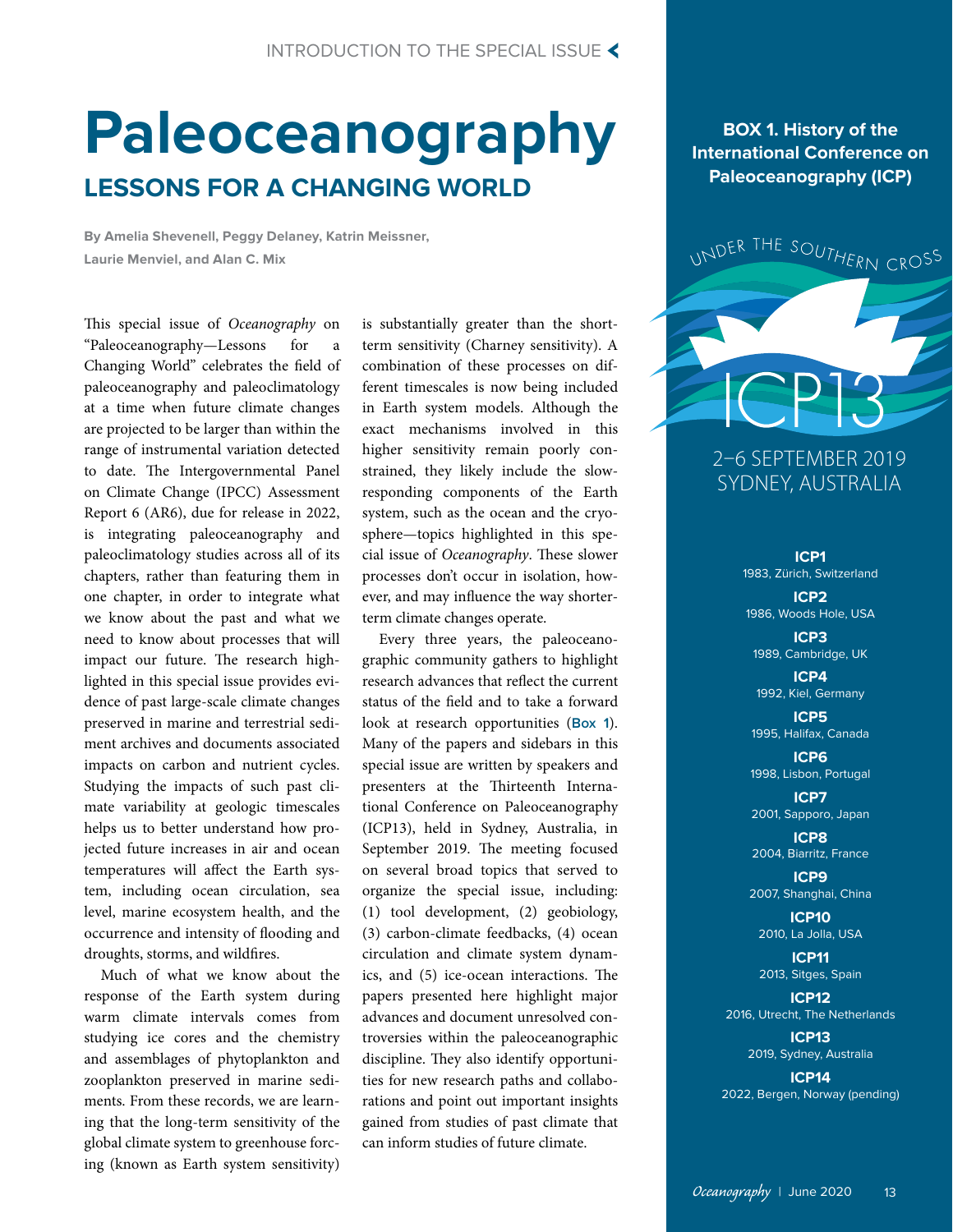#### **Proxy Development, New Models, and Statistical Tools**

Paleoceanography has made steady progress since the middle of the twentieth century, developing new tools that include the calibration and application of new proxies (**Crumpton-Banks and Rae**, **McCave**) and emerging statistical evaluation and chronologic modeling approaches (**Mix**). Each new tool expands our ability to interpret paleoenvironmental information and quantify uncertainties in available archives and model experiments. Of particular interest to the IPCC assessment is the potential for paleo-model simulations and sensitivity tests to constrain the long-term sensitivity of climate change and to illuminate the roles of ocean, cryosphere, and carbon-cycle feedbacks in past large-scale climate changes and those projected for the future. It is important to leverage more complete process information from paleo data that may have some gaps in space or time.

### **Geobiology—New Frontiers in Paleoceanography Linking Paleoclimatic Changes with Biology and Evolution**

Geobiology describes the interaction between the physical Earth and the biosphere. By combining information about the past development of more than one species, geobiology offers opportunities to explore the dynamics of biological communities and its relation to climate change. Papers in this special issue address the evolution of marine biological communities and their environments based on many types of biological proxy records that range from standard paleoecological methods to new proxy developments (**Yasuhara et al.**, **Fietz**, **Armbrecht**, **Lam**, **Leventer**). This topic is of special interest to policymakers as they consider the likely ecosystem impacts of large-scale climate change that will inescapably modify the distribution and diversity of life on Earth and bring together new and unprecedented associations of species at the same time that the results of human activities impose a global mass extinction event.

### **Carbon-Climate Feedbacks Across Timescales**

Earth's climate history is characterized by long-term gradual changes interrupted by more abrupt transitions, referred to as tipping points. The potential for crossing practically irreversible thresholds is difficult to address beyond the hypothetical absent historical examples of such events. Here, paleo records provide essential insights into extreme changes that have occurred in Earth's history. Abrupt climate changes were, in some cases, accompanied by significant variations in atmospheric *pCO*<sub>2</sub> related to carbon cycle perturbations. However, in spite of dramatic progress in some areas, the mechanistic links and feedbacks between climate and reorganizations of the carbon cycle remain elusive. The special issue highlights contributions that improve understanding of carbonclimate feedbacks across all timescales (**Matsumoto et al.**, **Crumpton-Banks and Rae**). Understanding the natural variations of the carbon cycle is an essential part of projecting long-term future changes, changes which may be initiated by anthropogenic emissions but which may also trigger natural feedback mechanisms that will either exacerbate or mitigate change (**Miller et al.**).

#### **Ocean Circulation and Climate System Dynamics**

Climate variability is largely governed by ocean dynamics over a wide range of spatial and temporal scales. In particular, ocean circulation plays a central role in climate dynamics through airsea interactions, global transport of heat and salt in ocean currents, and storage of heat and carbon in the subsurface ocean. Reconstructing the ocean's past is critical for understanding the dynamics of the climate system as a whole. Contributions to this special issue synthesize knowledge about changes in ocean circulation and its links with climate system dynamics. They encompass observational, theoretical, and modeling studies of ocean circulation in the past, present, and future,

with a particular focus on: (1) paleoceanographic reconstructions on various timescales derived from marine paleoproxies (**Tachikawa et al.**, **McCave**), (2) key processes that could force or generate changes in ocean circulation, (3) the impact of changes in oceanic circulation on climate system dynamics (e.g., El Niño-Southern Oscillation, monsoons; **Dixit**), and (4) development and application of numerical models to simulate changes in ocean circulation and its impact on climatic changes (**Felis**, **Ford and Chalk**). The paleo record illustrates how variability, in particular extreme events, may dominate impacts on regional and global systems.

#### **Ice-Ocean Interactions: Drivers and Impacts**

Sea level rise is perhaps one of the most alarming repercussions of present-day climate change, one that we are beginning to experience in coastal communities, where the majority of the human population lives. Now that it has started, sea level rise may become unstoppable for centuries or millennia. The early stages of sea level rise we are currently experiencing relate mostly to thermal expansion of seawater associated with warming and changes in net ocean heat content, as well as regional differences in sea level changes due to dynamic circulation effects. These phenomena are superimposed on slower effects such as glacial isostatic rebound, both as residuals from the end of the last ice age and as new impacts related to ongoing loss of ice. Due to thermal expansion and ice melting, current sea level rise is accelerating. It is therefore imperative that we gain a more thorough understanding of the dynamics of changes in global ocean heat content and the responses of continental ice sheets, including the complex interactions between buttressing ice shelves, ocean circulation, and warming ocean waters in polar regions. It is particularly important to determine the rates of change in these systems, which will increase our confidence in future sea